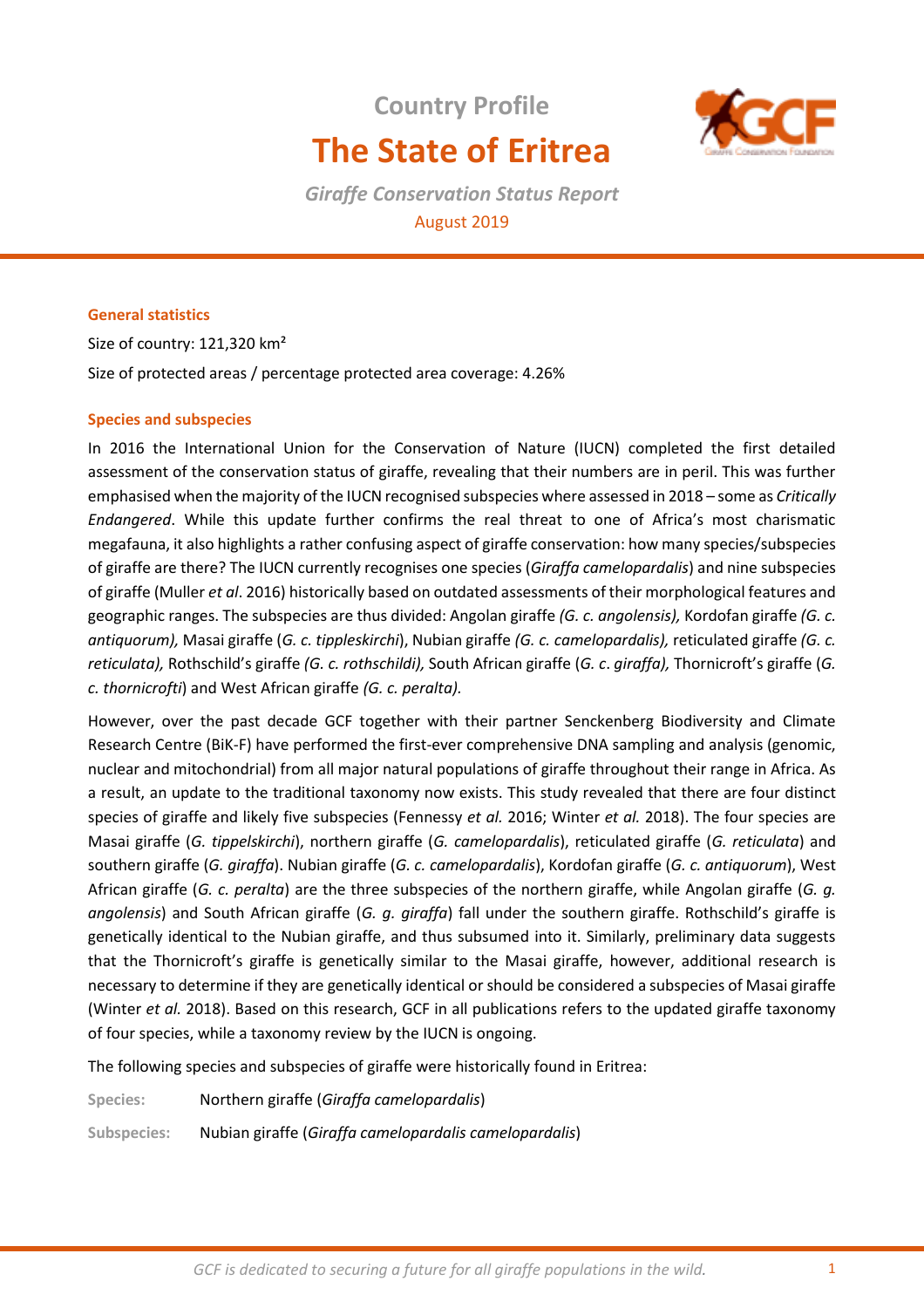## **Conservation Status**

**IUCN Red List (IUCN 2018):** 

*Giraffa camelopardalis* (as a species, old taxonomy) – Vulnerable (Muller *et al.* 2016)

*Giraffa camelopardalis camelopardalis* – Critically Endangered (Wube *et al*. 2018)

**In the State of Eritrea:** 

Extinct.

## **Issues/threats**

The State of Eritrea (referred to as Eritrea in this report) is located in the Horn of Africa and was historically known for its lush flora and an abundance of fauna. However, today the country is characterised by sparse vegetation and wildlife populations that are almost non-existent (Tronvoll 1998). In pre-colonial Eritrea it was estimated that 30% of the country was covered in forests, yet in the years following independence the forest cover dropped to an alarming 2% (Tesfamichael 2017). Various factors have contributed to the environmental degradation in the country, including population growth (or poorly planned population settlements), large-scale agricultural development, prolonged periods of war, severe droughts and the disintegration of traditional practices and customs. All of these factors have created environmental constraints with far-reaching consequences for wildlife populations in Eritrea (Tesfagiorgis 2011; Naty 2002a; Coulthard 2001).

The greatest threat to wildlife in Eritrea has been the destruction and degradation of habitat. A rapidly growing human population from the 1880s to the 1980s increased the demand for agricultural land, firewood and building materials (Tronvoll 1998), while deforestation had already became evident towards the end of the 19<sup>th</sup> century (Tronvoll 1998).

War and violence have been prevalent in the Horn of Africa for the better part of the 20<sup>th</sup> century (Tronvoll 1998). The Eritrean Liberation Struggle (1961-1991), followed by the Eritrea-Ethiopia border conflict (1998- 2000), has had a cumulative negative impact on the natural resources of Eritrea (Tesfagiorgis 2011; Naty 2002b). During the times of unrest, armies exercised irresponsible consumption of natural resources and inflicted irreparable damage on the environment (Tesfagiorgis 2011). In addition to the extensive use of woodlands for firewood and building of trenches and shelter, gunshots and air raids by the Ethiopian military often set fire to woodlands, resulting in further loss of habitat (Tesfagiorgis 2011; Naty 2002a).

The re-settlement of returnees and ex-combatants was later accompanied by the further clearing of woodland for farming and housing. With increased settlements, demand for firewood and charcoal also rose, thus contributing to ongoing habitat destruction (Naty 2002a,b).

The promotion and establishment of large-scale commercial agriculture in Eritrea further profoundly impacted the environment (Naty 2002a). Deforestation has been exacerbated by overgrazing and clearing of vegetative cover for commercial timber use and in search for better farming land (Tesfagiorgis 2011; Naty 2002a).

According to Naty (2002a), deterioration of the Eritrean environment can also be linked to the disintegration of traditional Kunama customs. Historically, traditions and customs of the local Eritrean population supported conservation values thus preventing over-exploitation of natural resources (Naty 2002a). The erosion of these customary practices encouraged individuals to utilise natural resources without any consideration for the norms and values of the others and society as whole (Naty 2002a).

The cumulative effects of all these factors have exerted severe pressure on wildlife populations in Eritrea (Tesfagiorgis 2011). Due to the continuous conflicts and excessive deforestation, the once abundant wildlife that previously populated the country has been vastly reduced and species such as buffalo, hippopotamus and giraffe have gone locally extinct (Tesfagiorgis 2011).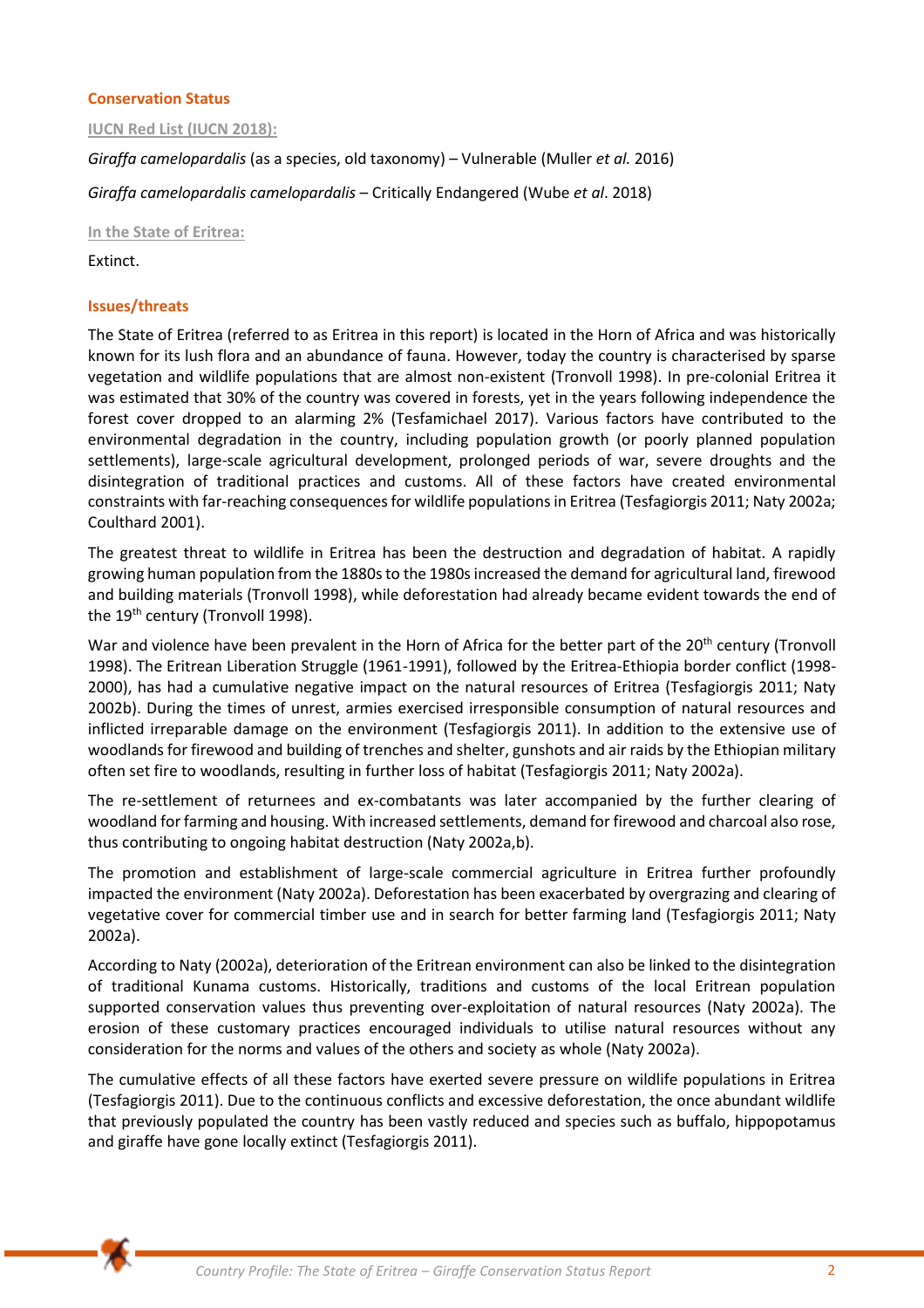As in many other African countries, one of the greatest barriers to effective future conservation efforts is a lack of resources and capacity (trained personnel, systems and infrastructure), coupled with a lack of available data and information on the country's natural resources and biodiversity (Coulthard 2001).

## **Estimte population abundance and trends**

Records of giraffe in Eritrea are mostly anecdotal, often contradicting, and fraught with uncertainty, especially regarding the species and subspecies that previously occurred in the country.

## **Historic**

According to East (1999), Nubian giraffe formerly occurred in the south-western savannas of Eritrea. Parkyns, an English discoverer who explored Abyssinia (which spanned a geographical area covered by present-day Eritrea and the northern half of Ethiopia) in the 1840s, described in his book 'Life in Abyssinia' the abundance of wildlife and made reference to the occurrence of giraffe in the region (Parkyns 1853).

Anecdotal sources among the Kunama people suggested the prevalence of giraffe in the Gash-Setit area in western Eritrea during recent historical times (Naty 2002a). In the past, the Kunama used to make shields from the hides of giraffe and rhino (Naty 2002a). In the mid 1960s, giraffe reportedly still occured in the far south-western corner of Eritrea (ZSL 1965).

A review of the historical literature provided limited references to the presence of giraffe in Eritrea and it remains uncertain when giraffe went locally extinct (Fennessy & Brown 2010; Naty 2002a; East 1999; Dagg 1962).

Naty (2002a) suggested the prevalence of giraffe in Gash-Setit as recent as a few decades ago, but did not give any further indication of the time period during which the species disappeared from the area.

#### **Current**

Nubian giraffe have been extirpated from their formal range in Eritrea and are now extinct in the country (Tesfagiorgis 2011; Fennessy & Brown 2010; Naty 2002a; East 1999).

## **Acknowledgements**

This updated Country Profile was financially supported by the Giraffe Conservation Foundation and its supporters.

## **References**

Coulthard, N.D. 2001. Eritrea. In *Important Bird Areas in Africa and Associated Islands: Priority sites for conservation.* Fishpool, L.D.C. & Evans, M.I. (Eds.) 273-290. Newbury and Cambridge, UK. Pisces Publications and BirdLife International (BirdLife Conservation Series No.11).

Dagg, A.I. 1962. *The distribution of the giraffe in Africa*. School of Graduate Studies, University of Waterloo, Waterloo, Ontario, Canada.

East, R. 1999. *African Antelope Database 1998.* IUCN/SSC Antelope Specialist Group. IUCN, Gland, Switserland and Cambridge, UK.

Fennessy, J. & Brown, D. 2010. *Giraffacamelopardalis*. In: IUCN 2013. IUCN Red List of Threatened Species.Version 2013.1. [<www.iucnredlist.org>](http://www.iucnredlist.org/). Downloaded on 23 September 2013.

Fennessy, J., Bidon, T., Reuss, F., Kumar, V., Elkan, P., Nilsson, M.A., Vamberger, M. Fritz, U. & Janke, A. 2016. *Multi-locus analysis reveal four giraffes species instead of one.* Current Biology, **26**: 2543-2549.

Fennessy, J., Marais, A. & Tutchings, A. 2018. *Giraffa camelopardalis ssp. peralta*. The IUCN Red List of Threatened Species 2018: e.T136913A51140803. http://dx.doi.org/10.2305/IUCN.UK.2018- 2.RLTS.T136913A51140803.en. Downloaded on 22 March 2019.

Muller, Z., Bercovitch, F., Brand, R., Brown, D., Brown, M., Bolger, D., Carter, K., Deacon, F., Doherty, J.B., Fennessy, J., Fennessy, S., Hussein, A.A., Lee, D., Marais, A., Strauss, M., Tutchings, A. & Wube, T. 2016.